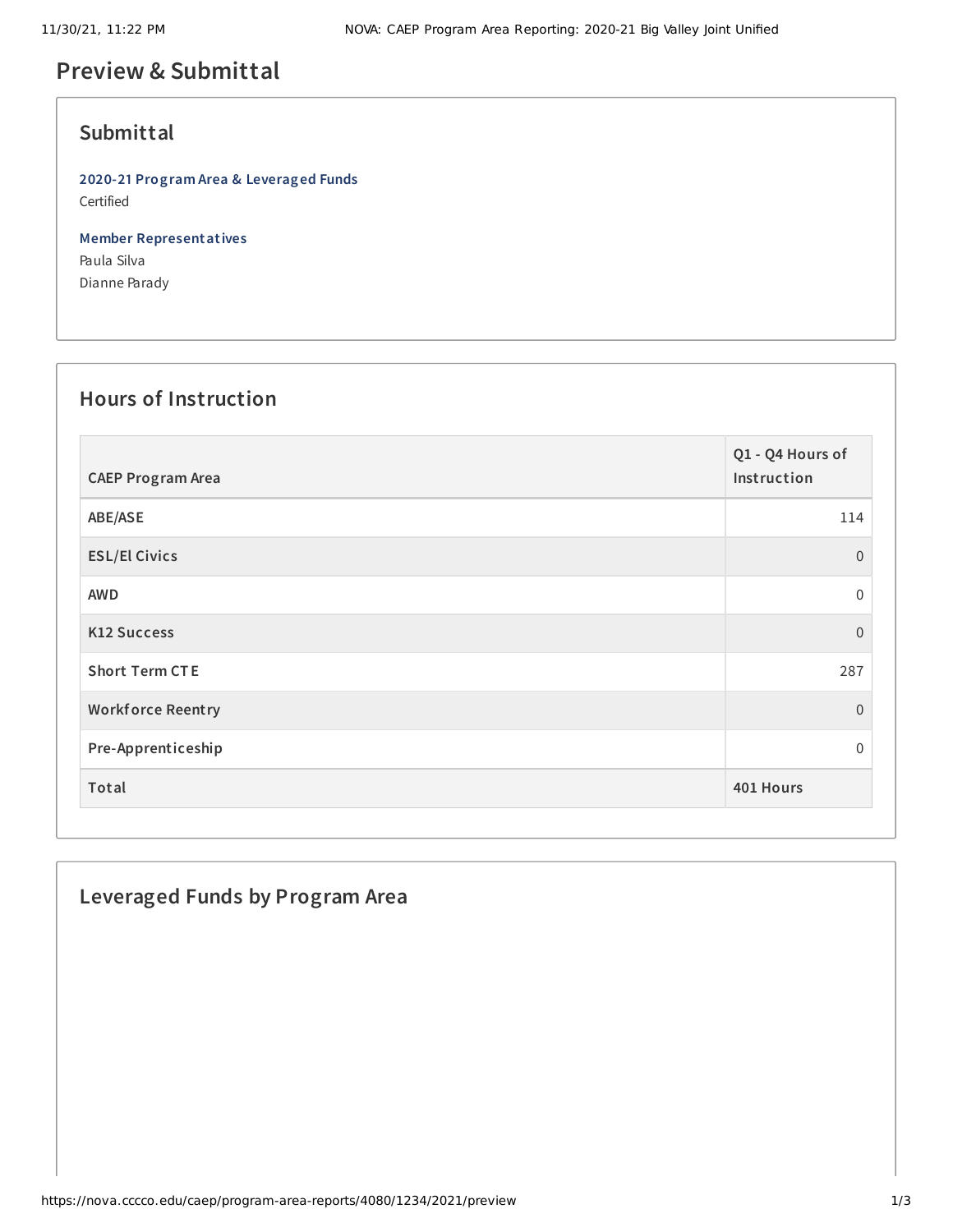11/30/21, 11:22 PM NOVA: CAEP Program Area Reporting: 2020-21 Big Valley Joint Unified

| Fund                                         | ABE/ASE  | ESL/El<br>Civics | <b>AWD</b> | K12<br><b>Success</b> | Short<br>Term<br><b>CTE</b> | Workforce<br>Reentry | Pre-<br>Apprenticeship | <b>Totals</b> |
|----------------------------------------------|----------|------------------|------------|-----------------------|-----------------------------|----------------------|------------------------|---------------|
| California Adult<br><b>Education Program</b> | \$10,715 | \$0              | \$0        | \$0                   | \$11,979                    | \$0                  | \$0                    | \$22,694      |
| <b>CalWORKs</b>                              | \$0      | \$0              | \$0        | \$0                   | \$0                         | \$0                  | \$0                    | \$0           |
| NonCredit                                    | \$0      | \$0              | \$0\$      | \$0                   | \$0                         | \$0                  | \$0                    | \$0           |
| <b>Perkins</b>                               | \$0      | \$0              | \$0        | \$0                   | \$0                         | \$0                  | \$0                    | \$0           |
| <b>LCFF</b>                                  | \$0\$    | \$0              | \$0        | \$0                   | \$0                         | \$0                  | \$0                    | \$0           |
| Fees                                         | \$0      | \$0              | \$0        | \$0                   | \$0                         | \$0                  | \$0                    | \$0           |
| K12 Adult Ed Jail<br><b>Funds</b>            | \$0      | \$0              | \$0        | \$0                   | \$0                         | \$0                  | \$0                    | \$0           |
| <b>WIOA II</b>                               | \$0      | \$0              | \$0        | \$0                   | \$0                         | \$0                  | \$0                    | \$0           |
| <b>Contracted Services</b>                   | \$0\$    | \$0              | \$0\$      | \$0                   | \$0                         | \$0                  | \$0                    | \$0           |
| Totals                                       | \$10,715 | \$0              | \$0        | \$0                   | \$11,979                    | \$0                  | \$0                    | \$22,694      |

## **Certification**

**25 Lassen-Modoc Adult Education Consortium - Primary Contact**

**Carol Growdon** [cgrowdon@lassencollege.edu](mailto:cgrowdon@lassencollege.edu)

**Mitch Rosin** [mitch.rosin2@gmail.com](mailto:mitch.rosin2@gmail.com)

Appro ved by Mitch Ro sin

**11/30/2021 03:22 PM PST**